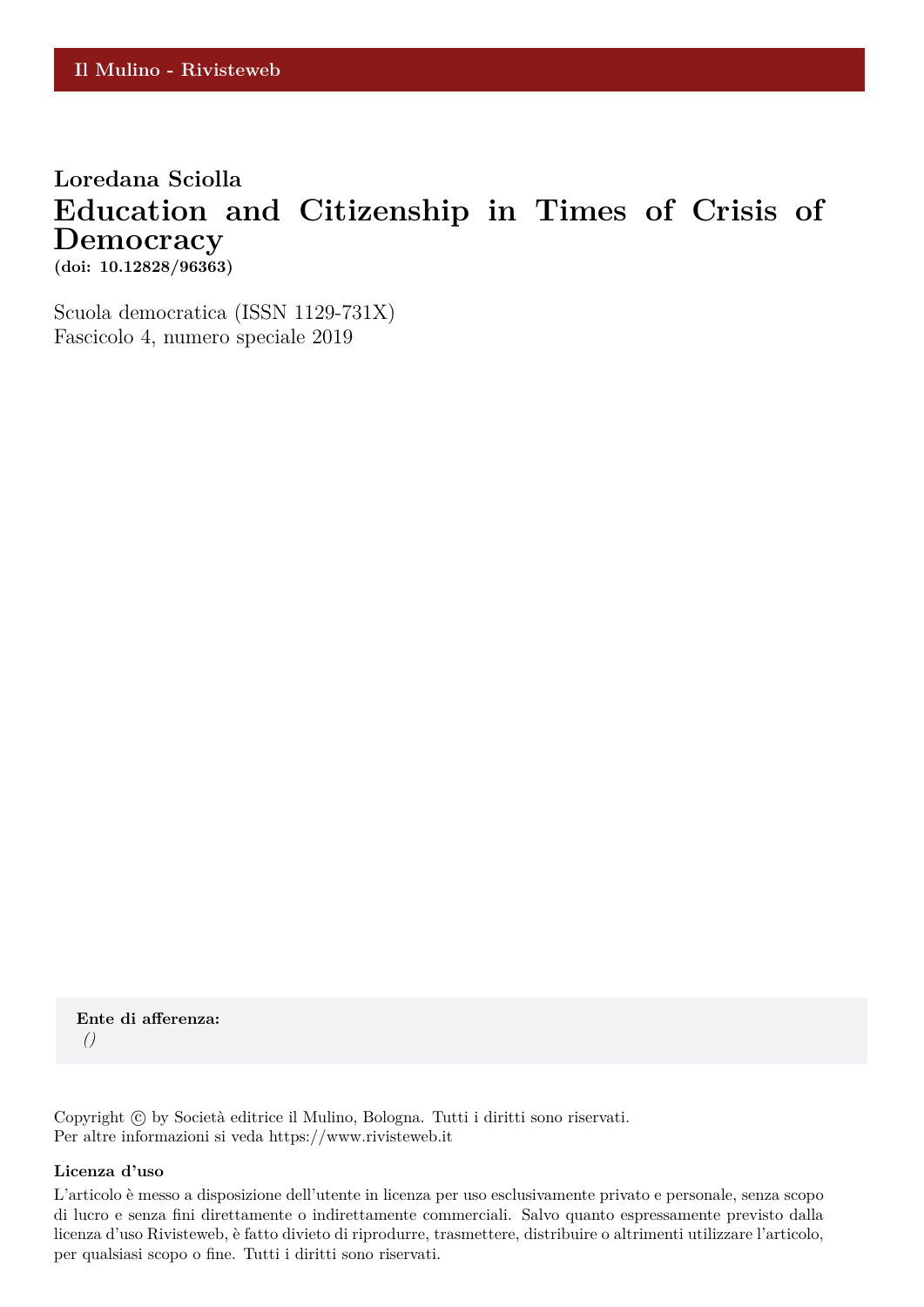# **Education and Citizenship in Times of Crisis of Democracy**

**Loredana Sciolla**

# **1. The role of formal education in active citizenship**

The learning process can be placed along a continuum of formalities and institutionalization. First I will deal with the role of formal education, the most structured part of which takes place in various orders and degrees of schools, which are its main institutional vehicles. As numerous studies have shown formal education, measured by acquired qualification or degree, has a significant impact not only on a person's economic well-being, a very well-known aspect, but also on the many dimensions that make up the collective well-being of a nation, in particular, concerning the development of a more culturally advanced and civil society.

More specifically, regarding the democratic citizenship and civil culture of a population, education often appears as one of the crucial factors that foster the multiple dimensions of which the civil culture is composed. These four dimensions can be identified as: the «dimension of values», such as solidarity, the protection of common goods, and respect for the rules of civil coexistence (Sciolla, 2004); the «dimension of practices», particularly political participation, whether conventional (voting) or unconventional (demonstrations, strikes, boycotts), and belonging to voluntary associations; the «dimension of trust» (interpersonal trust and in institutions); and what we might call the «dimension of openness or cultural innovation» (recognition of otherness, a critical spirit, and non-traditionalist attitudes towards the role and image of women).

Loredana Sciolla, *University of Turin*, loredana.sciolla@unito.it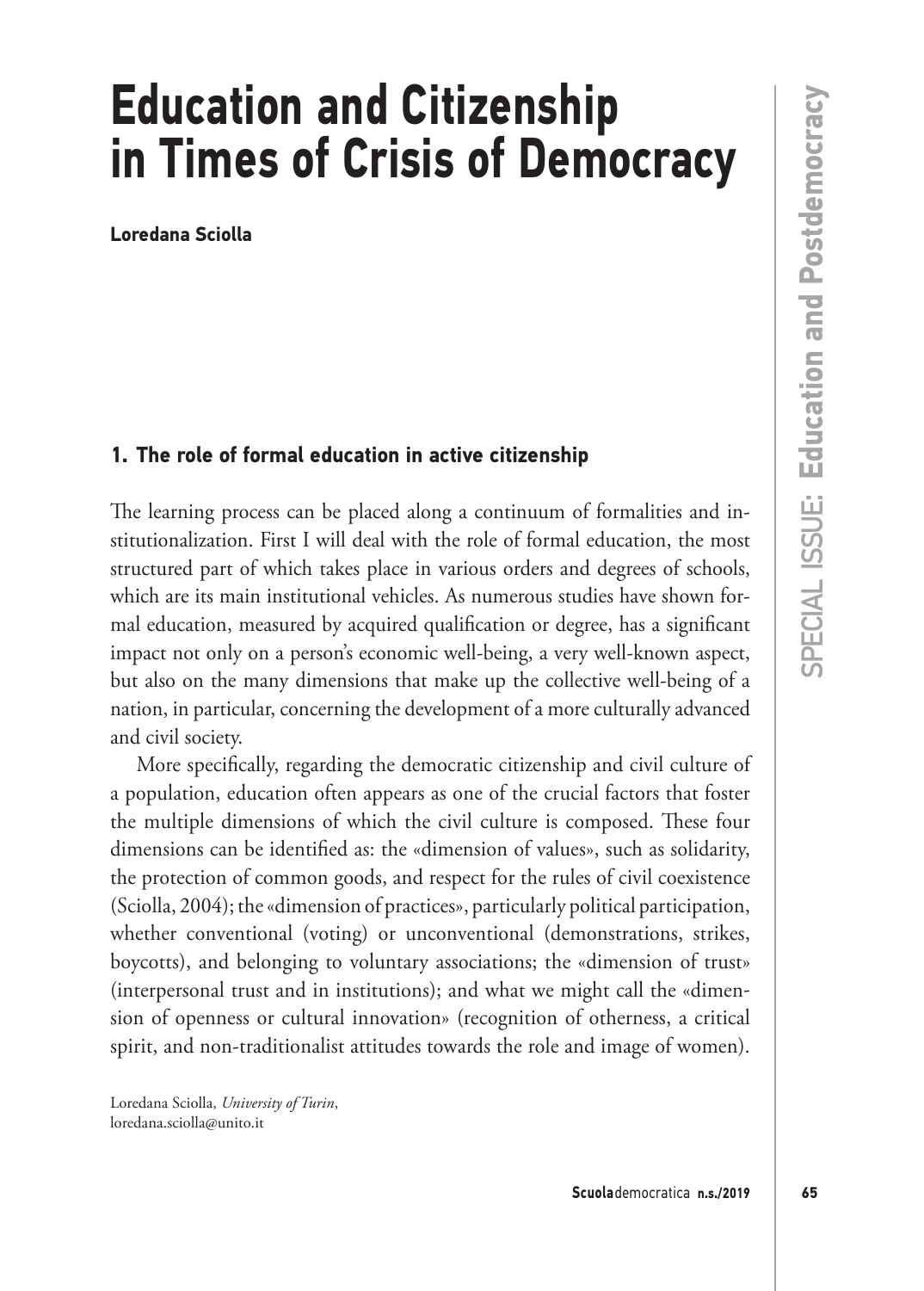Given the brief time available, I will not dwell on the first three dimensions, but I'll refer to my most recent works (see Sciolla, 2004; 2013; Sciolla and Meraviglia, 2016).

I limit myself here to underlining that a recent ISTAT report (ISTAT, 2019) noted that in Italy, where a civil spirit has always been considered lacking, it is in fact growing and spreading to the great majority of the population with regard to judgment of the unjustifiability of some kinds of behavior that are detrimental to the daily rules of civil life, such as littering, traveling without a ticket on public transport, using a mobile phone without a headset, parking where it is forbidden, having a recommendation to get a job, or not paying taxes. As has been repeatedly observed, these judgments are affected by the degree of diffusion of the social desirability of the various kinds of behavior and, in turn, are an indicator of the collective sharing of values. If you go deeper, the picture of civil spirit is more detailed and ambivalent. Italians are less intransigent with regard to transgressions that are the most damaging for the collective interest, such as 'fiscal infidelity' and recourse to 'recommendations': fewer than 7 out of 10 consider them inadmissible. It is of some interest to note that now, as in the past (Sciolla, 2004), the relationship between these aspects of civic-mindedness and educational qualifications is not linear. In fact, the most intransigent are the opposite poles of the more educated (holding one degree or more) and the less educated (elementary school or no qualifications). Furthermore, women and elderly people are the most intransigent, while there is a greater permissiveness among the young. In addition, 'violations of traffic regulations' are also considered more serious than disrespectful behavior regarding public goods, such as writing on walls or on public transport and other acts of vandalism (only 58% consider the latter inadmissible). In this case, formal education plays an inverse role with respect to the expected one: the increase in educational qualifications does not increase one's civil sense, but rather, a tolerance of transgressive behavior regarding traffic regulations. The intransigence is greatest regarding 'vote buying' (76%) and 'corruption' by a public employee (73%), lower in the Southern regions than in the North, and it increases with the increase in the person's level of degree. Ultimately, formal education plays a crucial role above all in the negative judgment on behavior that is strongly damaging the public interest. Education and skills provided at school seem far less influential on other kinds of civil behavior.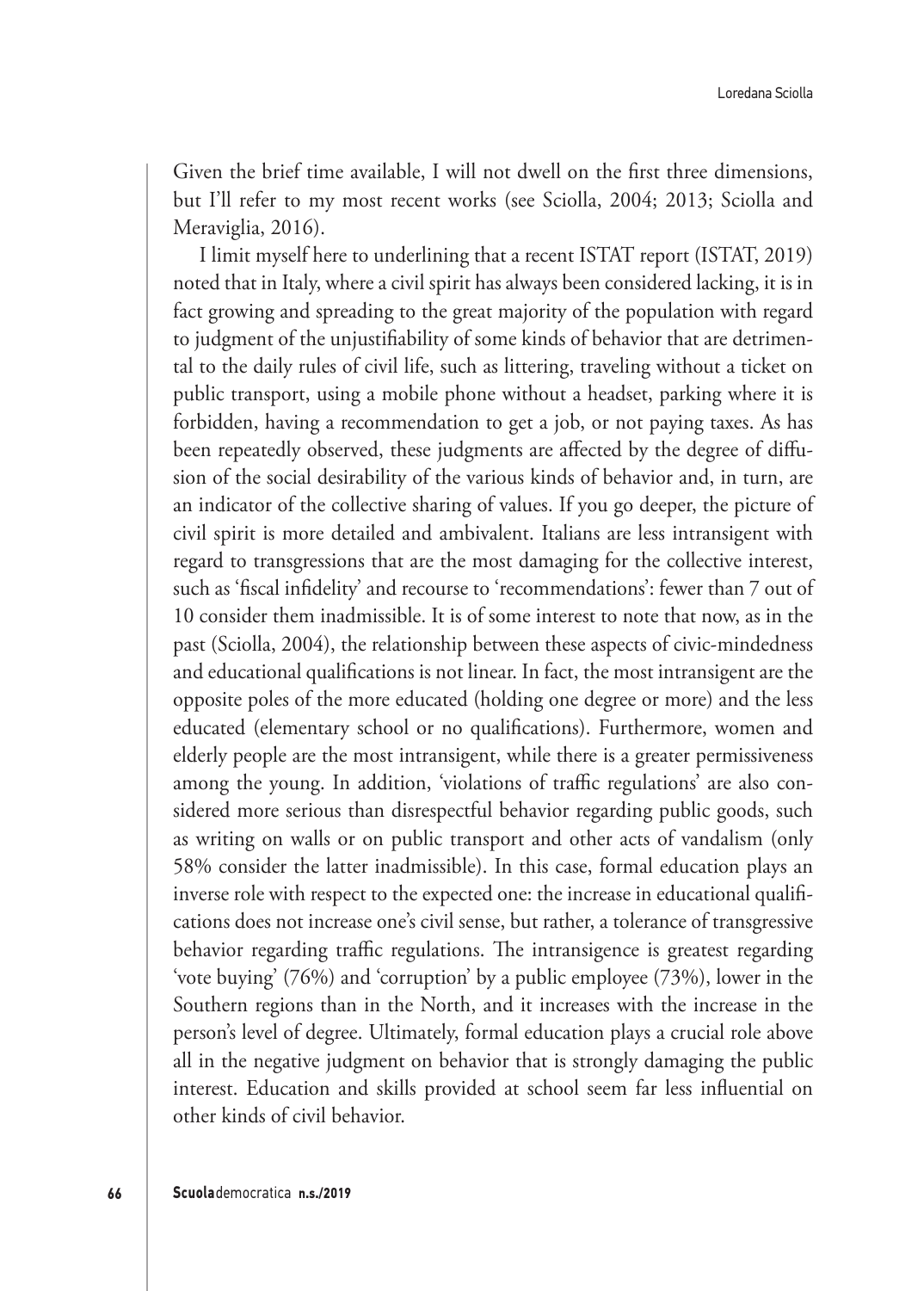Furthermore, this casts a shadow over a relatively positive picture of the civil spirit in Italy that, while claiming a judgment condemning corruption, one third of citizens consider it useless to denounce it. This perception of the inevitability of corruption, only slightly higher in the South than in the North of Italy, increases significantly with age and decreases consistently with the increase in educational qualifications. A final consideration on behavior that is very pertinent to the topic of this intervention: copying at school, a dishonest act that violates the most elementary rules of the scholastic institution, is considered (very or fairly) serious by 70% of people (but drops to 49% among adolescents), without territorial differences, with a still considerable 30% which, on the contrary, considers it admissible. The attitude of condemnation is more widespread among those with higher educational qualifications. However, the young and the very young, especially males, are more lenient than adults, even with the same educational qualification. In Italy and in Europe today, as in the past, young people tend to be more permissive than adults regarding the justifiability of kinds of behavior that generally harm the interest of the collectivity. Less civic in their relationships with institutions, young people are culturally more open to the recognition of otherness and equality between men and women, and more libertarian regarding morality (from euthanasia to homosexuality). These latter aspects, more neglected by the literature, have strongly emerged from elaborations on data from international surveys (ESS and EVS) which also reveal the greater traditionalism of Italians compared to other European countries, a sort of return to the past that is also affecting its young people and places Italy at the level of Eastern European countries. Having a low level of education consistently increases conservative and traditionalist attitudes towards women and a closure to differences (Sciolla and Torrioni, 2018).

## **2. Crisis of democracy and a return to the past**

The greater tolerance on the part of young people, also the more educated, of transgressive behavior regarding the public interest, together with the all-Italian particularity of a return to the past on equality topics sanctioned by the Italian constitution and by the EU treaties, suggests that the role formal education plays is very important and needs to be developed and improved, but it is not enough.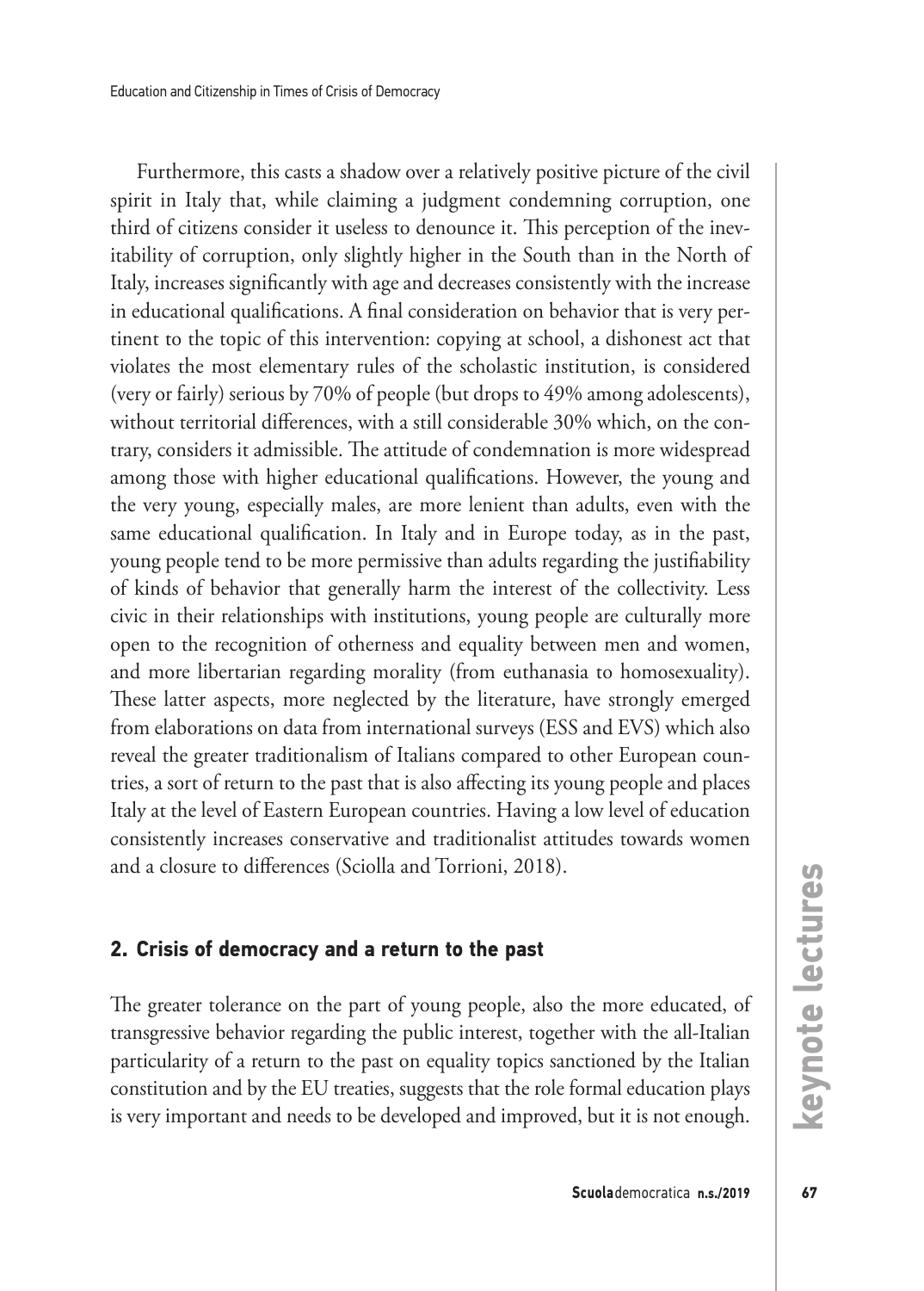The gap between young people and adults underlines that something in the intergenerational transmission of civil values is not working. On the other hand, a lot has been said about the weakening of the main social institutions responsible for the task of socialization, connected to the profound transformations of families and gender roles, to the decline of authority and hierarchy in the schools, and to the increasingly widespread presence of the new media in which the anti-institutional attitude dominates the social media discourse.

Therefore, alongside formal education we have to consider the role of «informal learning», generally defined as the «widespread practice of knowledge and skill acquisition undertaken by individuals and groups studying and experimenting outside formal settings and instruction» (Jeffs *et al.*, 2005). In short, these are all those processes that take place in the family, at work, in associative contexts, at school in extracurricular relationships, and in the conversations of everyday life. Largely unintended and poorly structured in terms of objectives, these fall within the broader notion of «socialization» used by the social sciences. Today they are particularly important because, in addition to cognitive abilities, they also highlight the importance of emotional, relational, and communicative abilities, skills that are increasingly in demand in the so-called «knowledge economy»1 . There is a growing consensus at the European level on the fact that democratic citizenship, respect for human rights, and intercultural understanding are learned more effectively through experience and 'doing' than through 'knowing'.

Starting from the most recent research on socialization, it has been observed that informal learning processes have undergone radical transformations, especially starting in the Sixties of the last century, even though the change started much earlier. Although this change had some negative results (such as the weakening of authority, the devaluation of the moral role and educational role of schools), there were also positive ones such as the lowering of intergenerational conflict in the family and at school, the spreading of collaborative models and negotiation in the definition of the rules, and a more equal treatment of genders in all the socialization agencies.

<sup>&</sup>lt;sup>1</sup> A study on the future of skills noted that in the 21st century, at least until the next decade, the combination of interpersonal and cognitive skills will be particularly important (OECD, 2018). In the most technologically advanced sectors, a demand for creativity aimed not only at managers, but at all workers, is slowly spreading. In short, specialist skills are no longer enough, but relational skills are required (empathy, teamwork, autonomy).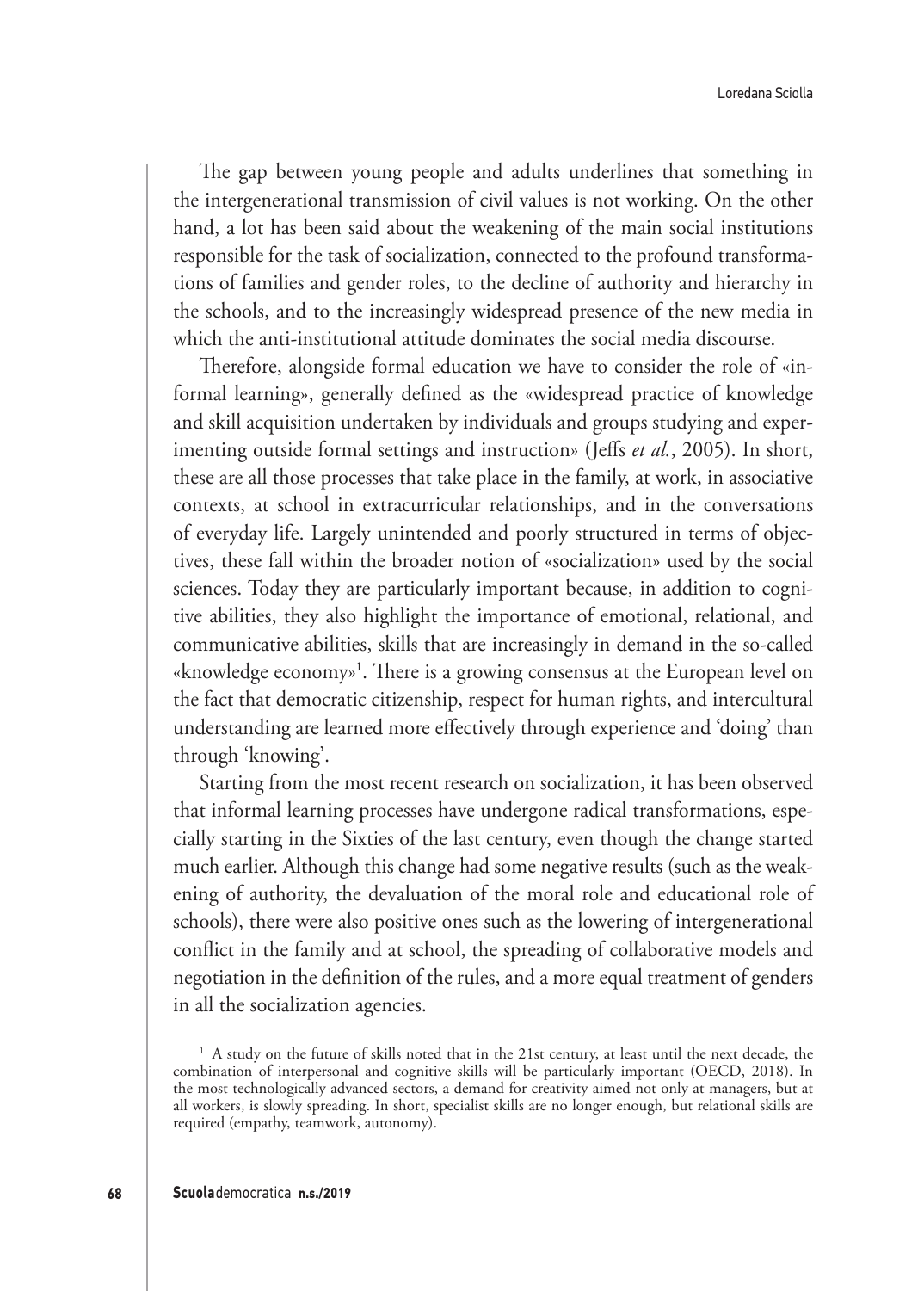In my opinion, some of the more problematic aspects of this change are attributable to the «parable» of democracy described by Crouch (2004). According to Crouch, a descending parable of democracy, its progressive weakening, began in the middle of the twentieth century, which represents the culmination of the democratic phase in Europe. The crisis of democracy, or maybe it would be better to speak of erosion, does not refer to the «minimal democracy», that is to say the procedural one of which Bobbio (1984), among others, spoke, which all in all is in good health, but rather to what I would call a «fairly demanding democracy», meaning not so much an unlimited disposition to altruism and sacrifice for the public good, but a democracy in which citizens have effective political and civil rights, are recipients of accurate information, of reflexive abilities, of organized knowledge, and where there are many more contexts of discussion and argumentation than in the case of what happens today and has happened in the past (Rositi, 2001: 15). Amplified by the great economic crisis, the crisis of democracy has been manifested in some converging phenomena: the challenge to democracy on the part of financial capitalism, the debasement of public opinion, the growing distrust of citizens towards political institutions (parliament, political parties), disaffection with voting and other forms of participation in political life, the personalization and commercialization of political parties, the domination of business lobbies over politics, the enormous increase in inequalities, the oligarchic drift, up to the most recent rise of the so-called «illiberal democracies» in many European countries. However, this is not the place to study the traits of the ongoing crisis of democracy, for which I refer you to the extensive existing literature (Pharr-Putnam, 2000; Crouch, 2004; Keane, 2009; Merkel, 2014). I will just mention three aspects of this crisis that can have a negative impact on the processes of the transmission and learning of democratic citizenship.

First. In the current post-democracy, a «negative sense of citizenship» is emerging. This happens when the main purpose of protest is to see the politicians pilloried, to the detriment of a positive sense of citizenship, understood as an autonomous formulation of requests addressed to the political system (see Crouch, 2004: 18, 27). Locking someone in stocks implies a reactive, emotional misrecognition and is not based on critical reasoning. This widespread climate could fuel both the vertical (from adults to young people) and the horizontal (among peers) transmission of the idea that protest consists of the expression of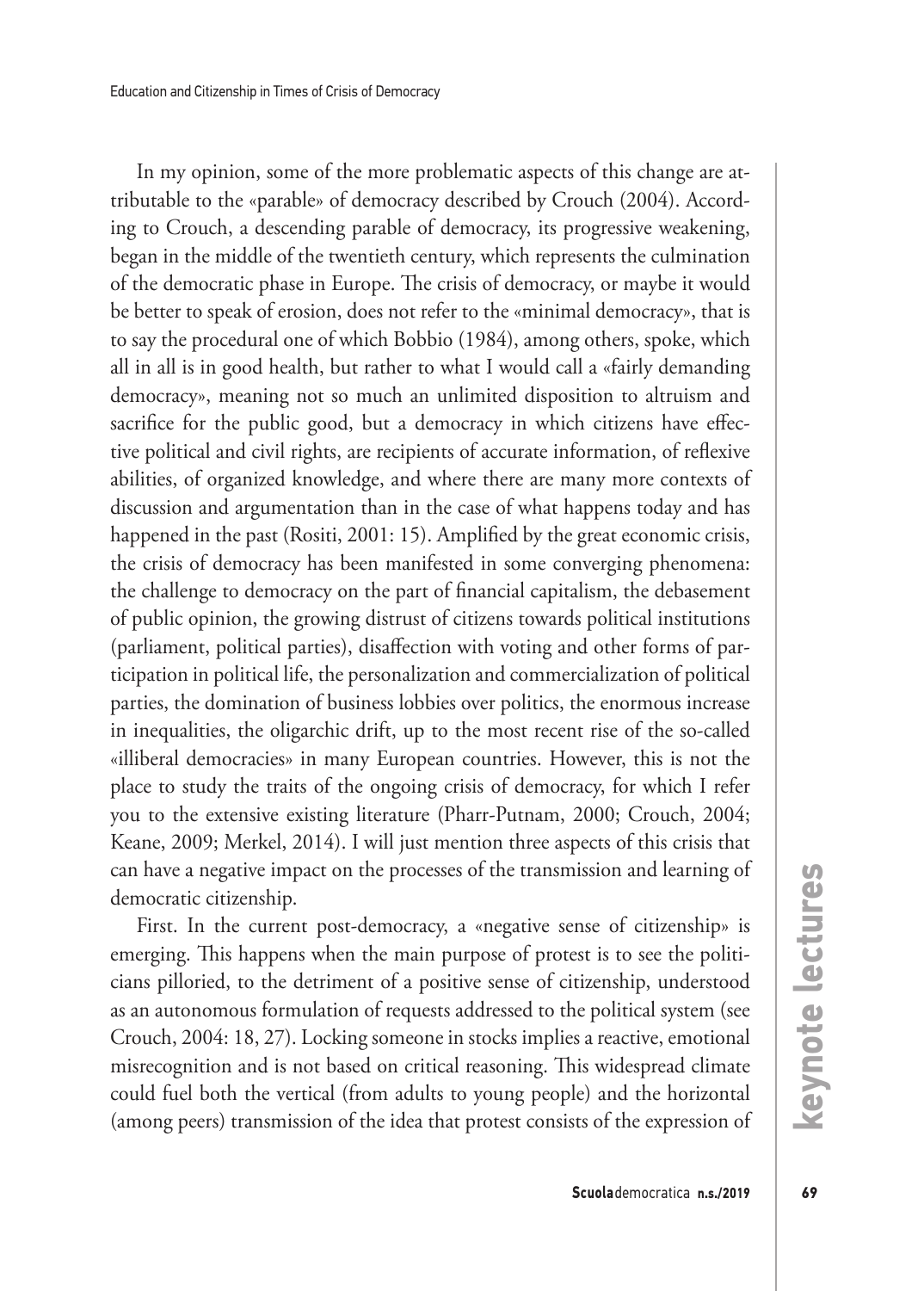feelings of rancor and resentment for the daily episodes of corruption and the intertwining of business and politics, as well as the idea of their inevitability, confirmed by ISTAT data (Crouch, 2004: 107). This fatalistic attitude is the opposite of active citizenship.

Second. We are witnessing a new and extensive process of «social disintermediation», which consists of the erosion of intermediate groups between the State and citizens, such as the voluntary associations that Tocqueville called the «lifeblood of democracy»: the unions, the political parties (in the past, actual schools of political education) and other collective actors. This is the breeding ground of various forms of populism. The political leader addresses, without any mediation, the people taken as an indistinct whole. The new technologies also play an important role in creating this context of disintegration of the social fabric. Users are increasingly using telematic platforms and providers that allow them to overcome mediations. Large platforms, such as Apple, Facebook, and Amazon, are real monopolies that concentrate power on a single person and act without any controls. Not only is this developing an economy of digital disintermediation, but also a policy of disintermediation, visible in the latest political campaigns in 2016 (the one that led to Brexit and the election of Donald Trump to the US presidency) which used social media to appeal directly to the people, thereby pushing them to ignore the opinion of experts, in that they are considered part of the establishment. Disintermediation, which paradoxically comes with an increasingly interconnected world, affects the phenomena of political and associative participation and is closely related to the devaluation of knowledge and competence, which are at the center of every educational activity.

Third. We are therefore witnessing a phenomenon of the devaluation of knowledge, especially scientific knowledge, a symptom of a mutation taking place among science, politics, the media, and society. The devaluation of knowledge must be understood within the framework of the weakening of democracy and, in particular, the more general distrust of institutions and the separation between the political elites and citizens. Among the many examples, we mention the followers of fake news on the internet, the success of the no vax movement, etc.. The causes are to be sought not so much in the ignorance of those who protest, given that the no vax and the participants in various other movements referable to pseudo-scientific orientations are in possession of high qualifications (Tipaldo, 2019), but in the widespread mistrust towards the scientific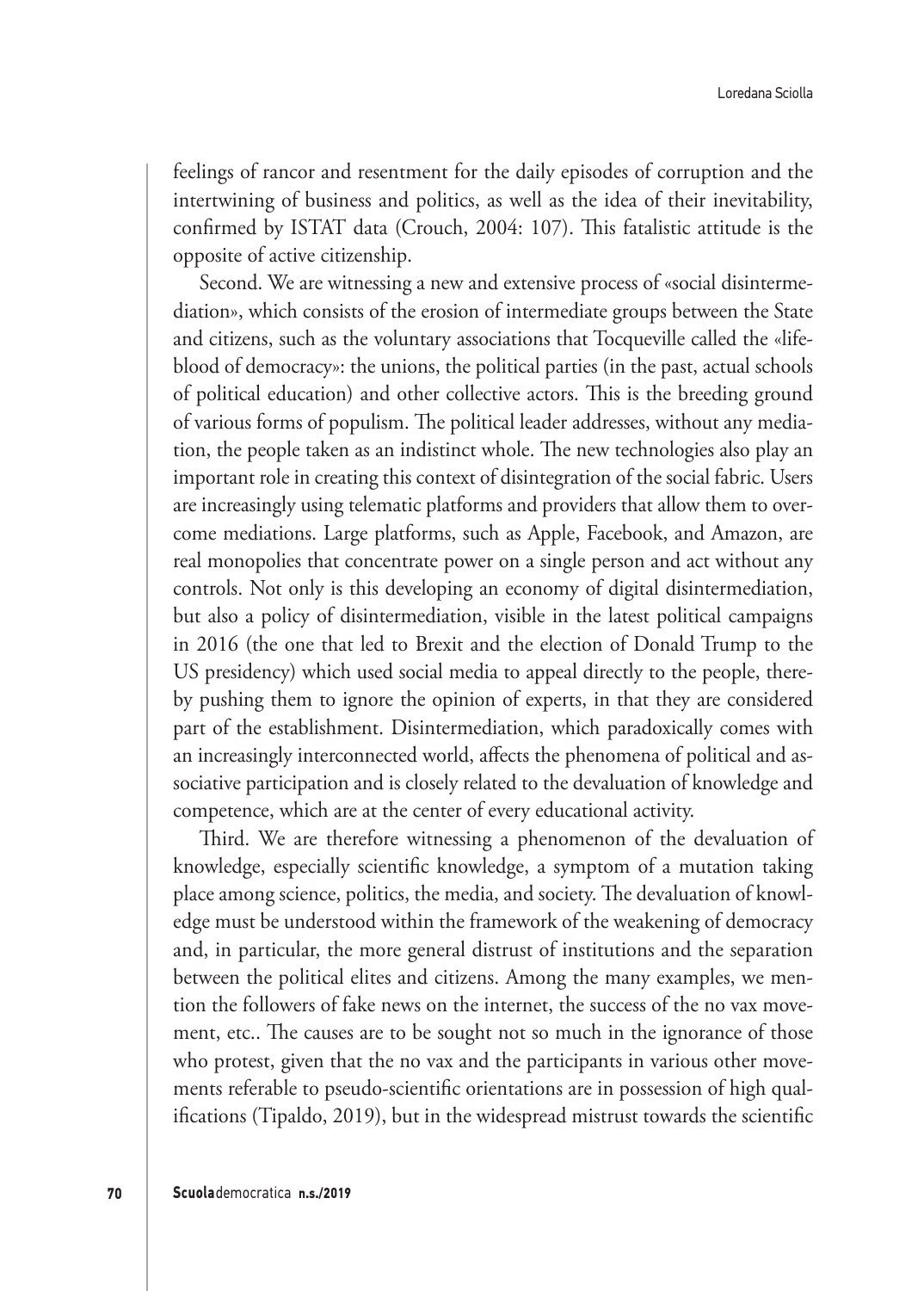community, seen as manipulated by the economic interests of multinational companies. It is also the effect of the more general disintermediation process mentioned above, which tends to challenge the authority of all intermediate groups, including those that have cognitive objectives, and to erect the individual as the only legitimate source of knowledge.

The lack of confidence in competence and scientific knowledge weakens the already poor social reputation of teachers. While parents are asked for support and complicity towards their children, teachers suffer from the general climate of the weakening of authority of the professions linked to the transmission of education and knowledge. The result is a collapsing of the parent/teacher alliance: the sometimes violent interference by a family at a school, of which there are more and more news stories, is the sign not only of a lack of respect towards the school and its representatives, but a contempt for the scholastic institution's capacity for judgment and evaluation («No one can judge my son better than I, his father, can»). The last CENSIS report (2018) called this phenomenon «psychic sovereignty». «For some parents (and, unfortunately, also for a certain number of students), schools and teachers have become not the certifier but the cause of any scholastic failure, therefore deserving to be punished and even hit physically».

## **Conclusions**

The aspects addressed so far are open questions yet to be explored, but which could shed some light on the problems we are facing and on strategies for dealing with them. We can also understand them as challenges that can be dealt with constructively or not. However, some initial concluding remarks can be made.

It is conceivable, and partly verified, that the crisis of democracy has a negative impact on the educational processes that are at risk of becoming jammed and undergoing involutions. In turn, the latter, weakened and threatened, have lost part of their ability to form citizens democratically. In order to break this vicious circle, it is a matter of aiming for the diffusion and boosting of education and information at all levels. The more educated and informed people are, the less they can be manipulated. But the greatest efforts must be directed towards promoting education for democratic citizenship by explaining how this has changed over time and how to recover the sense of an active and demanding